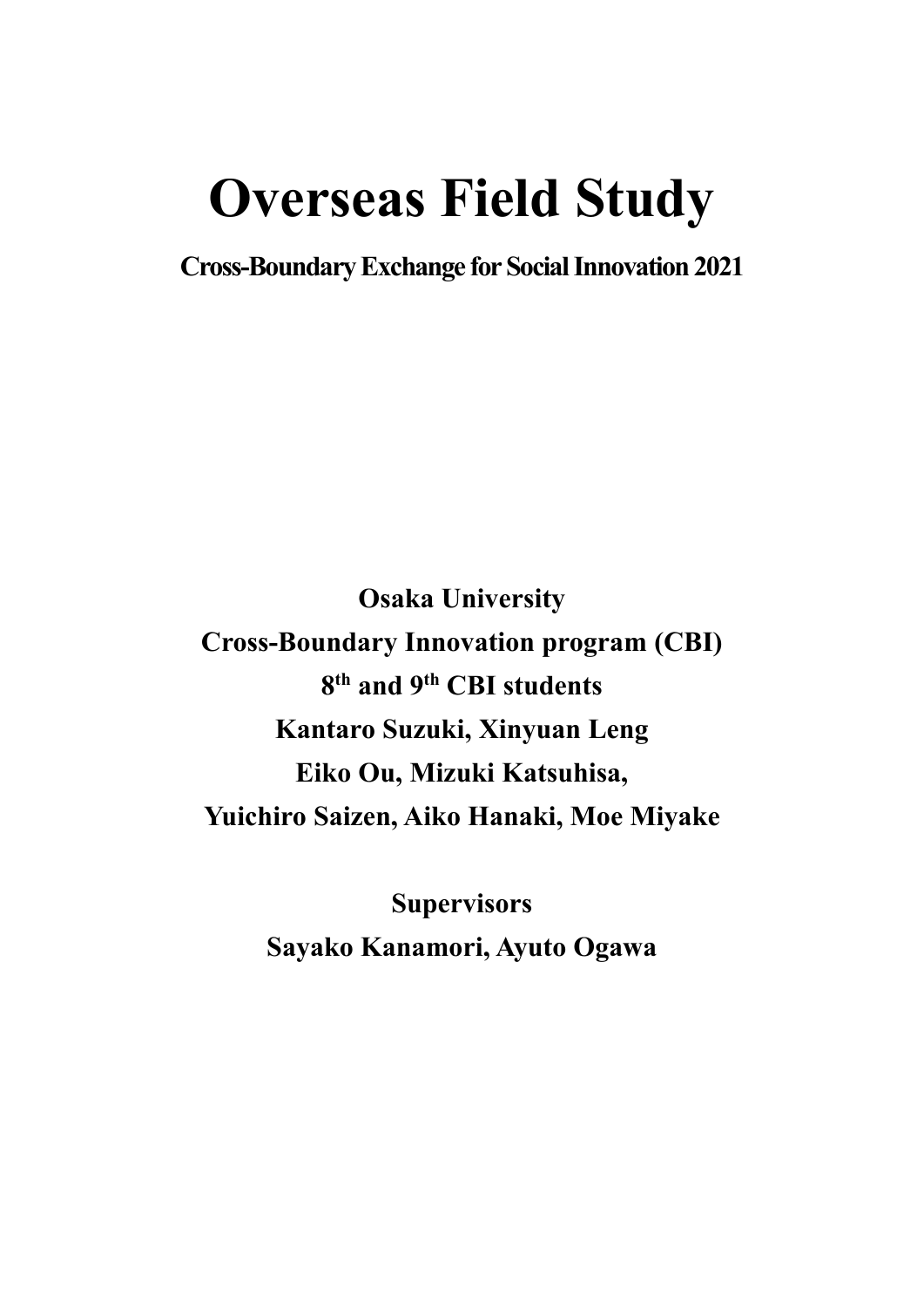# **Table of Contents**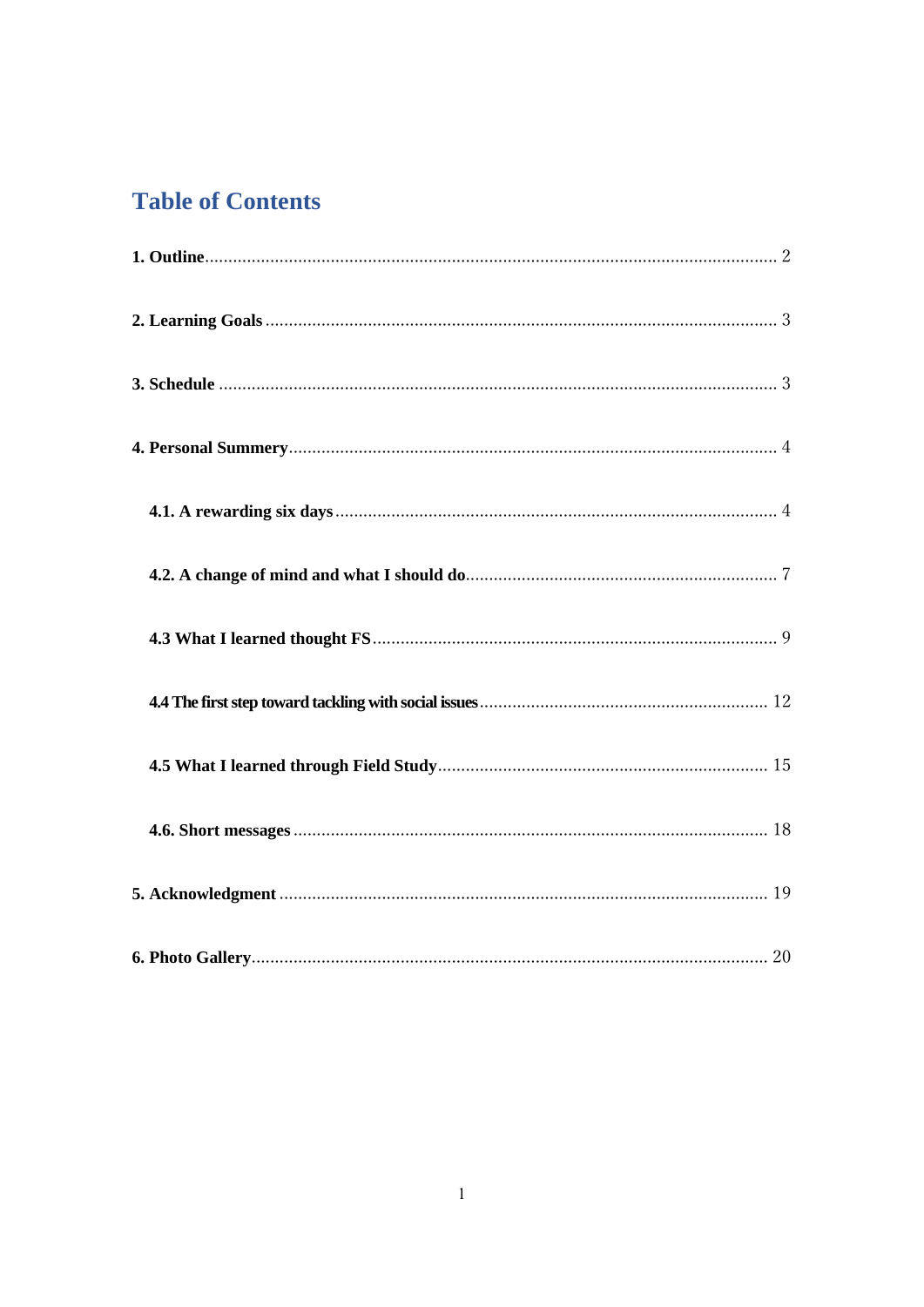# <span id="page-2-0"></span>**1.Outline**

The Cross-Boundary Innovation Program (CBI) is a place where selected PhD candidates from the graduate schools of Osaka University come together and grow as leaders who will promote the integration of society and knowledge. Overseas Field Study (FS) is one of the CBI's academic courses. It enables us students to develop an understanding towards different cultures and values, and to develop the ability to identify global issues and tackle them in a practical way. It also aims to give us perspectives which can objectivize societies or cultures in which we were born and grew up. This year, the FS focuses on a country that passes through the equator -Indonesia.

Indonesia is an island nation consisting of more than 17,000 islands with more than 300 ethnic groups living together. The customs, traditional cultures, religion and natural environment of the people living in Indonesia are diverse. Bali is located in central Indonesia, east Java. Before the COVID-19 epidemic, southern Bali was a tourist destination, attracting visitors from all over the world. The development of tourism and the tourism industry in Bali has succeeded in creating many jobs for Balinese and reducing the number of the poors. However, there is a large income gap between the tourist areas in the south and the rest of Bali, and agricultural land has also been developed for hotel construction.

Due to the COVID-19, we were unable to visit Bali and the program was conducted online. The participants consisted of Tomo-san and Ako-san from Earth Company, 8<sup>th</sup> and 9<sup>th</sup> CBI students, faculty members and administrative staff of CBI, entrepreneurs from Indonesia, and the guest speakers from Indonesia and Japan with diverse backgrounds.

We welcomed two guest speakers per day, and each speaker's lecture was followed by the discussion about the social significance of the speakers' activities and how we could contribute to their activities. At the end of per day, there was a review of the day activities. We thought about what we learned, what impressed us, and what words stayed with us.

In the following sections, we summarize the learnings and experiences from this program and tips for the future.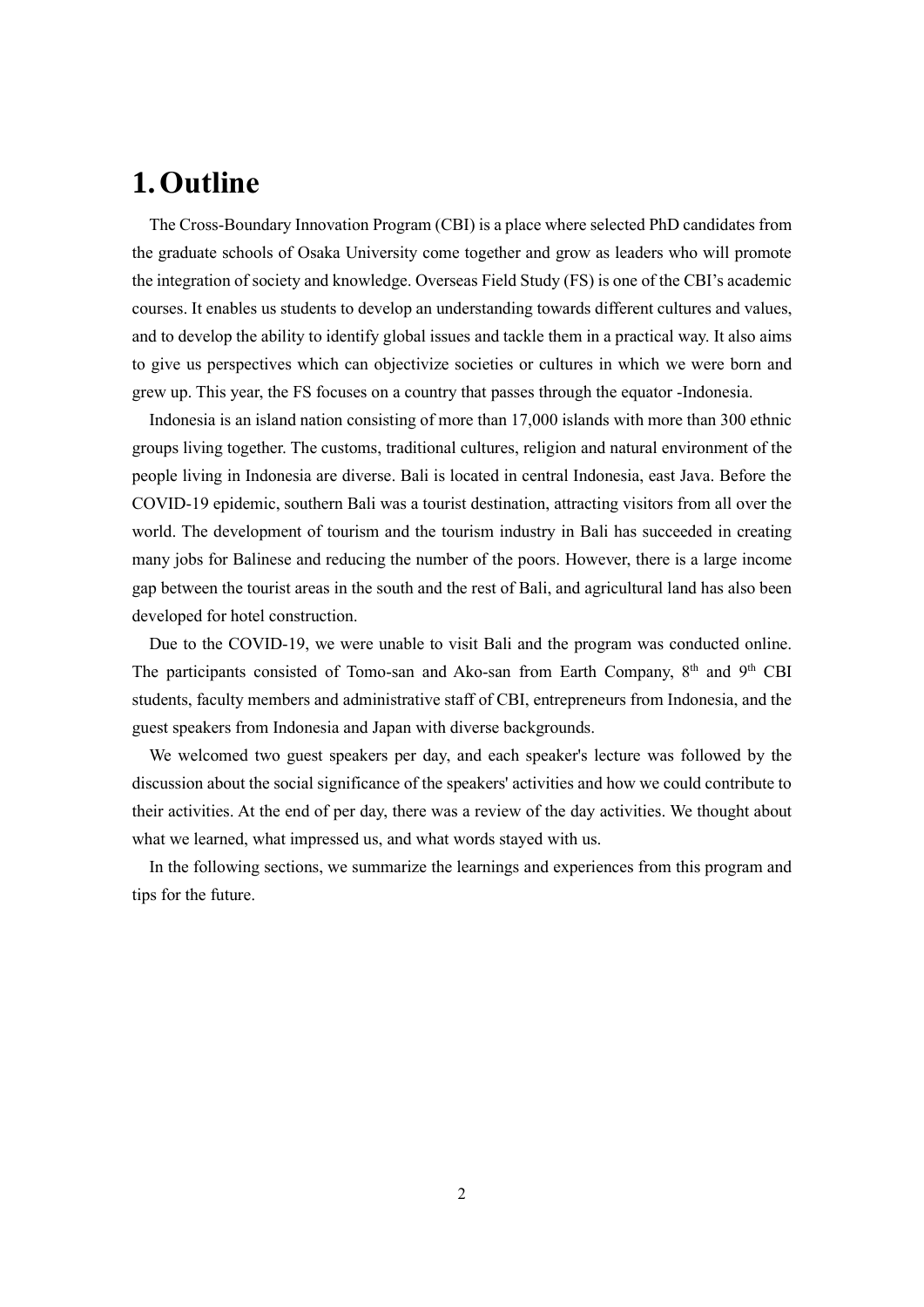# <span id="page-3-0"></span>**2. Learning Goals**

The learning goals of the Overseas Field Study are three-fold.

- ⚫ To understand the status of societies and people with different political, economic, social, and cultural backgrounds, at the same time common ground and seeing things from multiple perspectives.
- ⚫ To acquire the attitude to collaborate with people in different positions by utilizing one's expertise.
- ⚫ To understand each students' familiar society and culture from an objective perspective, based on what our has learned from overseas experiences.

# <span id="page-3-1"></span>**3. Schedule**

The Filed Study was conducted for a total of six days from February 20 to 25, 2021 and the below table summarizes topis and guest speakers.

|           | Day 1                                    | Day 2                                          | Day 3                                                 | Day 4                                      | Day 5                                         | Day 6                 |
|-----------|------------------------------------------|------------------------------------------------|-------------------------------------------------------|--------------------------------------------|-----------------------------------------------|-----------------------|
| <b>AM</b> | Orientation<br>Self<br>introduction      | <b>Ubad Bail</b><br>Farm<br>I Putu<br>Wiraguna | <b>Bali Life</b><br>Foundation<br>Piter<br>Panjatitan | <b>STOP Project</b><br>M.Abid<br>Kamalsyah | <b>PKP</b><br>Community<br>Center<br>Ibu Sari | Summery               |
| <b>PM</b> | Earth<br>Company<br>Tomohiro<br>Hamakawa | Habataku<br>Yoshitaka<br>Ohara                 | Kelecung<br>Village<br>Aniek<br>Puspawardani          | Recotech<br>Chie Bannai<br>Ei Nozaki       | <b>Bumi Sehat</b><br>Foundation<br>Robin Lim  | Final<br>presentation |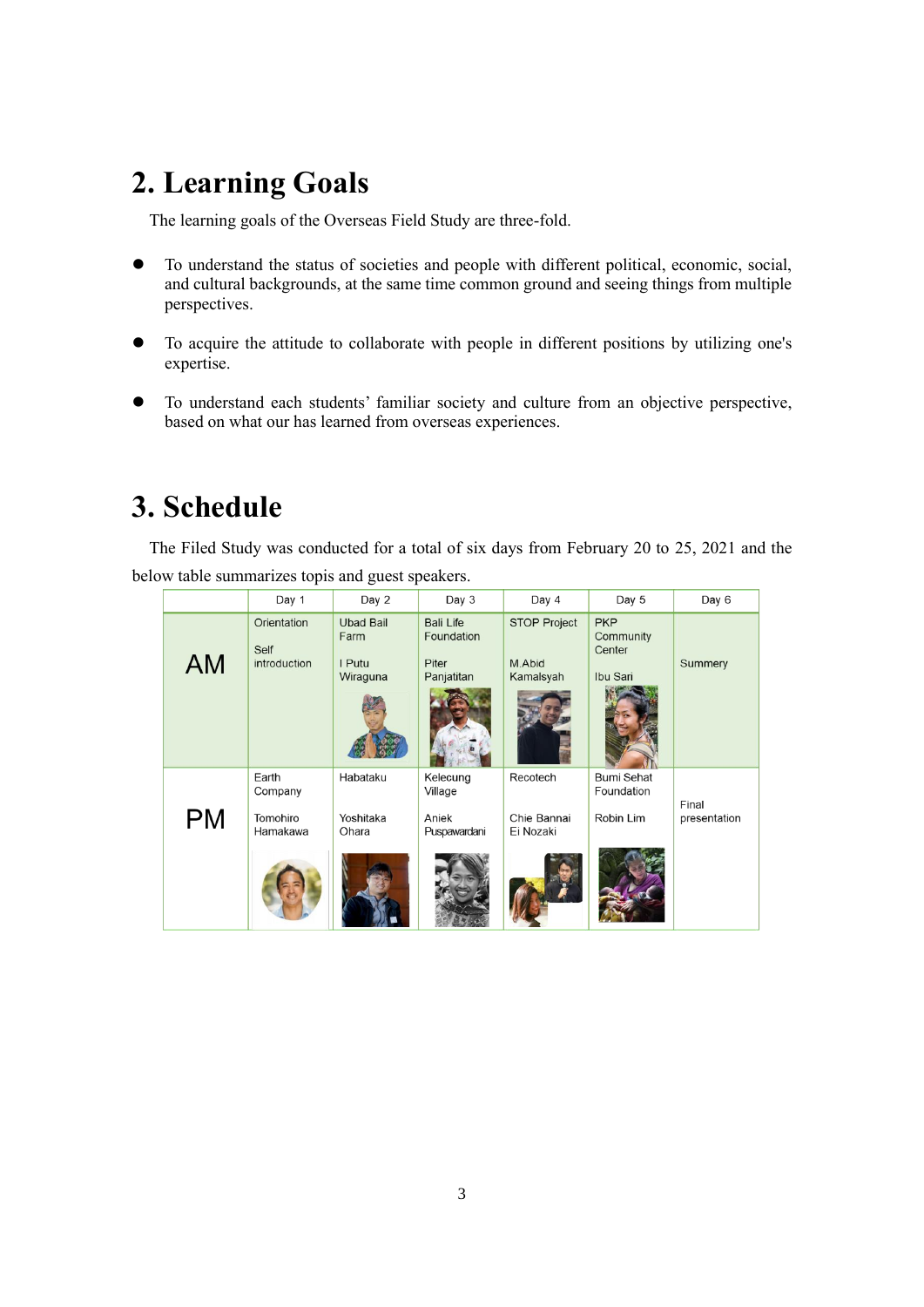# <span id="page-4-0"></span>**4.Personal Summery**

Each student summarized what he or she learned during the six days of FS.

### <span id="page-4-1"></span>**4.1. A rewarding six days**

Graduate School of Language and Culture Eikou Ou

After this six-day intense training, I feel that I have learned unexpected things and changed my mindset. In this personal summary, I would like to describe what I learned from the training and what I hope to achieve in the future.

#### **Learnings and ideas from the training**

① Deepen understanding of intercultural communication and multicultural conviviality

With the wave of globalization, it is now unavoidable to interact with different cultures, no matter where you live on the planet. For me, this training was an opportunity to understand multiple cultures through Indonesian diversity. It has been pointed out that misunderstandings often occur in crosscultural communication due to language and cultural barriers. In today's global society, we can often meet some misunderstandings and stereotypes, but in order to reduce these misunderstandings and stereotypes as much as possible, it is important to always be aware of your own adjustments. The key is respecting the other person's culture. Through this training, I realized the importance of developing an attitude of understanding different cultures, rather than interacting with them based on stereotypes or preconceived notions. This attitude will also lead to the realization of a multiculturally convivial society. In Japanese society, the idea of "multicultural conviviality" has been advocated, but it has been pointed out that this "multicultural conviviality" leads to the exploitation of foreign cultures and is not "conviviality" based on the SDGs concept of "leaving no one behind". We believe that there are still issues that need to be resolved in "Multicultural Conviviality".

#### ② Gain perspectives on solving social problems

In the training, we have been examining issues such as gender, poverty, and regional revitalization, but before the training, I had never really thought about these issues and felt as if they were someone else's problems. Although those issues are exactly what our generation is facing, I suspect that there are many people like me who see them as problems on the other side of the world. As a result of this widespread thought, what started out as a small spark may have rapidly grown into the "social problems".

Many things that are called "social problems" have been regarded as "problems for someone else" until they become social problems. The "problems for someone else", in other words, problems only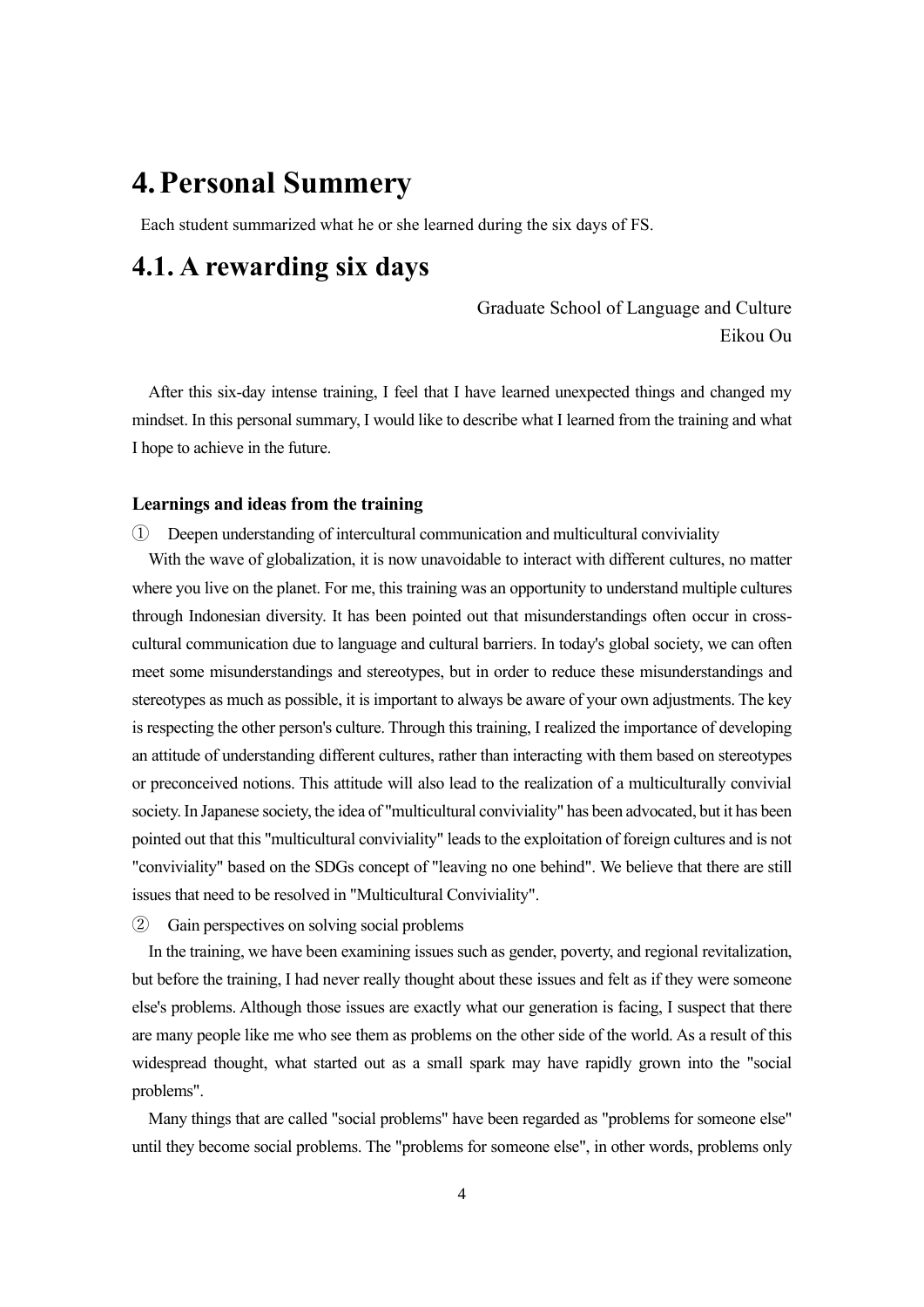for a certain group of people, are probably someone else's problems for many people. As long as they are someone else's problems, it is natural that people will not pay attention to them. However, many things in the world are other people's business, and if everyone remains indifferent to other people's business, the people who are the sufferers of the problems will remain in pain for the rest of their lives. Therefore, in order to solve "someone else's problems," the power of those who are other people is needed. I think that is the reality that can be changed only by the people who are not a part of the problems.

On the other hand, I was repeatedly impressed by the enthusiasm of the speakers during the training, and I believe that the enthusiasm is important to solve social issues. In our daily lives, we all probably have a seed-like awareness of problems, and how to develop that awareness over a long period of time is what we should consider in solving social issues.

#### **Future goals**

#### ① Communication with others

Through the training, I realized that there is still a room for improvement in my communication skills. If I only think about advancing my own work and fulfilling my role, I may lack consideration for others. Therefore, we should always be aware of how our words, attitude, and motivation affect others. I would like to enhance my awareness of caring for others in communication. I also strongly felt that in cross-cultural communication, communicating should take precedence over grammatical correctness. In the future, I would like to use my language skills to improve my speaking ability so that I can convey my intentions even if I make some mistakes in grammar.

#### ② About the research

During the training, I was not only able to gain a wide range of knowledge outside of my field of expertise, such as environmental protection, education, and regional revitalization, but I was also able to share opinions, communicate with others, and update my own thinking. This training was also an opportunity for me to reconsider the direction of my own research. When you are working on your research, you are likely to be asked " What is so great about your research? ". When I am able to explain my research well and have non-specialist researchers understand the significance of my research, I feel happy that I have continued my work. In the future, I would like to think carefully about what my research means to society, what I can do to solve social problems, and from what perspective I can further develop my research.

#### **How to live in the future**

I was very moved by Piter's words: "There were times when I felt deeply helpless, but all I could do was to keep trying without giving up. " I admire the speakers who are struggling so hard to do what they really want to do. From now on, I will reconsider my future prospects and clarify my goals in life.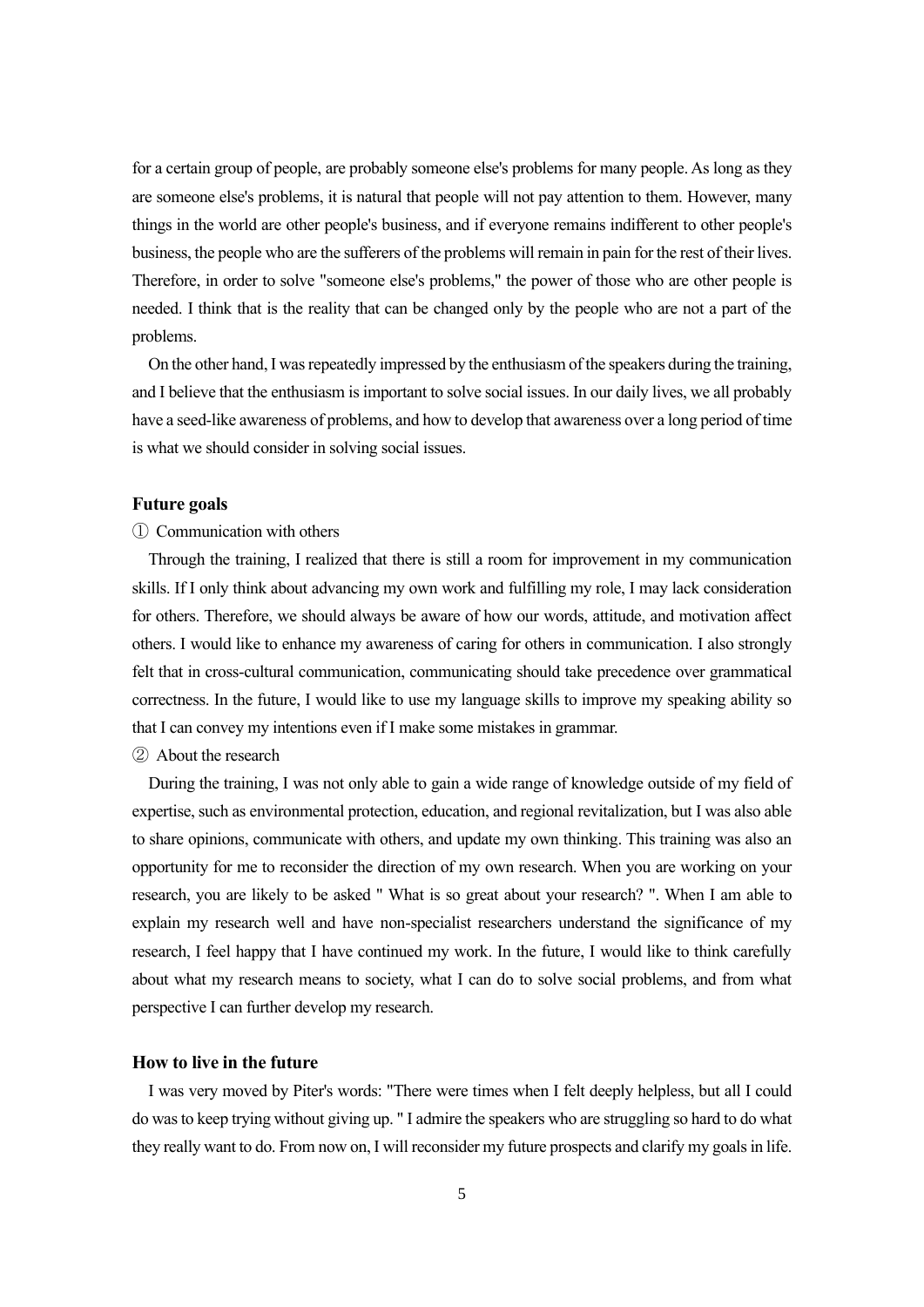Even if I don't think I can do it well, I will challenge myself without fear of failure. I will also figure out how I want to be, what my values are and what I really want, and furthermore, I will find and refine my sensitivity based on those values. Remember, we must be kind to others, and in addition to that, we must be kind to this world, and enjoy "our life".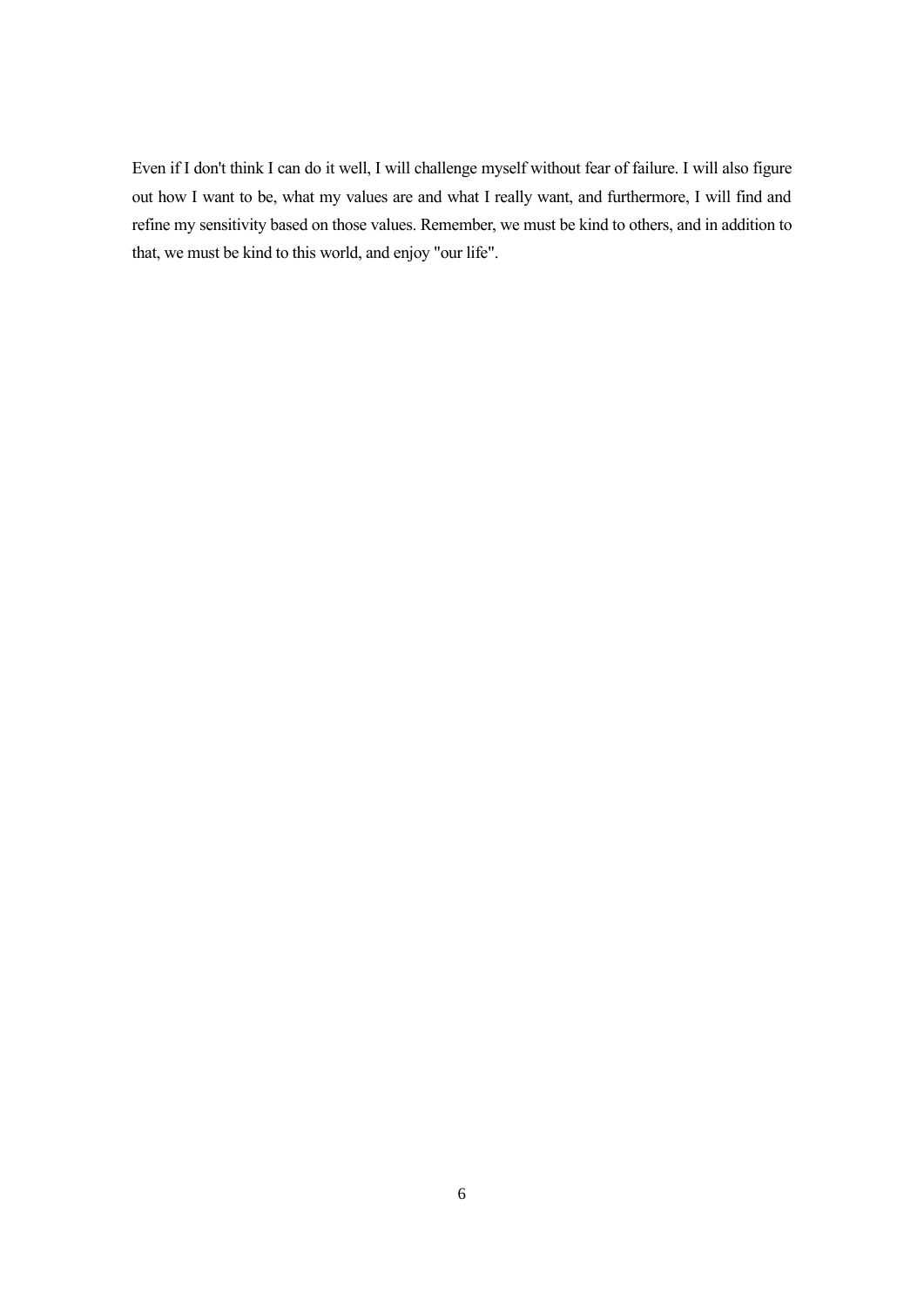### <span id="page-7-0"></span>**4.2. A change of mind and what I should do**

Graduate School of Medicine Mizuki Katsuhisa

These six days were a valuable experience that I could not have had in my own laboratory. In particular, I feel that there were significant changes in my mentality. I was not very good at English, so input works of attending lectures and output works of group work were very difficult for me, and I spent many days in pain. However, as I repeated this process, I was able to open my computer without thinking about it, and I felt as if I had overcome something. Looking back on this learning about mental aspect and the way of thinking, I will describe how to apply it in the future.

#### **How do I apply this learning in the future?**

#### (1) Focus on around me

Guest speakers started their activities with wishes to do something for people and solve problems facing them, and I felt that they did not start their activities because they want to change "Society" as large-scale problem. I got impression that so-called expertise was added to their activities to solve issues at hand.

On the other hand, I already have expertise. I also realize that the scope of my reach differs depending on my position. I have experience as a nurse, and in that position, I could work directly with patients. However, in my current position as a graduate student involved in research, I cannot approach patients directly, but I can contribute to establishing the rationale for nursing. It may be a luxury to be able to change my position. I felt that the speakers and I differed in these aspects, and therefore am wondering what I could do for society. I also learned some importance of thinking about issues that need to be solved in front of me, without being bound by my own specialty.

#### (2) Think about relationships with my own field

My field of specialty is geriatric nursing. Since I was in high school, I was only interested in medical and nursing care, and I had little interest in environmental issues that were mentioned in many of the topics this time. Lack of interest in outside of my specialty seems to be a big problem for me. Although I have tried various ways to get interest in, I have not ever found anything to attract me. In this time, after listening to the speakers, there was always time to think about connections with myself. At first, I had a hard time finding those connections, but I remember feeling excited when I got the hang of changing my perspective on my own field of expertise. This time, I had a lot of time to reflect on training, and I thought again about what I am and am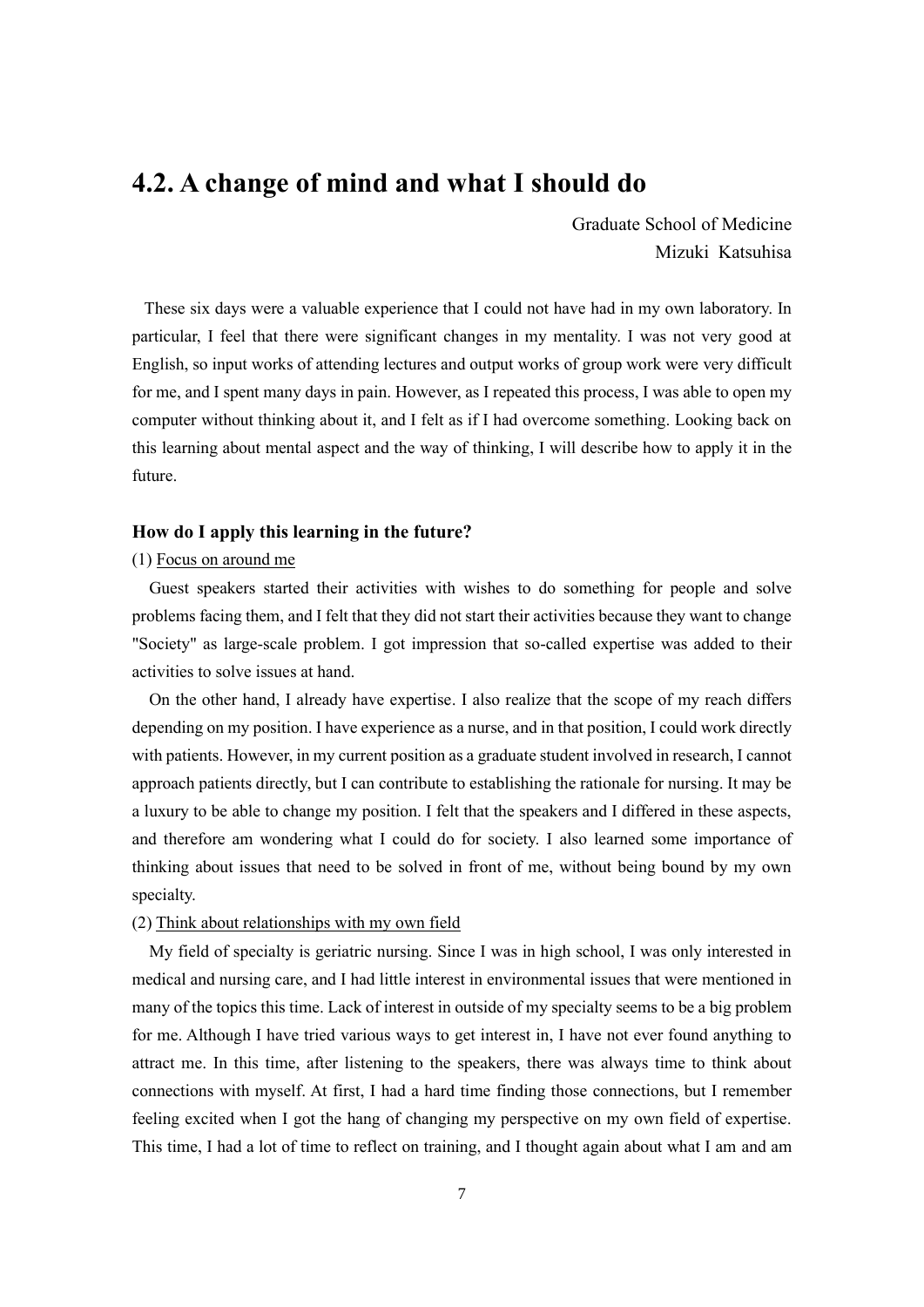not interested in. I realized that the classification is not based on fields of study, but rather on how much I can connect it to myself. Now that I have discovered a way to make things personal, I will be conscious of broadening my interests in the future.

#### (3) Try to find a positive side of things

I felt their passion by all the speakers even through a screen. There were many words that remain in my mind, but I would like to mention the two that impressed me the most.

First, Wira's words, "Pandemic is a gift". COVID-19 was a huge blow to their tourism industry in Bali, and Wira himself had to suspend his project. However, Wira said that the pandemic gave him time to think, and he was able to start Ubad Bali Farm because he realized many resources that Bali gave. I didn't know anyone else around me, including myself, who had a positive view of COVID-19, so I was inspired when I heard these words.

The second was Ibu Sari's words, "I choose to be happy". When I heard these words, I felt lighthearted. In any situation, it is important to try to be happy, and we can choose to be happy. It's a simple thing, but some-how we think it's too difficult to do.

Listening to their words, I strongly felt that the way we look at things depends on ourselves. I thought that having a happy and positive mindset in any situation is an important attitude to our life.

#### (4) Express my opinions

In FS, I had to do a lot of output, and I was not very good at English, so each group work was a test for me. However, when I told my thinking, I found that group members tried to understand me and were interested in what I had to say. I was never met with hostility like I thought I would be, and I felt positive about sharing my opinions.

Also, on the first day, Tomo-san taught us the importance of taking on challenges by using phrase "high risk, high reward". I also wanted to develop myself in some way, so I actively tried to play a role as a facilitator or scribe during group works. At first, I couldn't do it well, but I did my best, and although I can't say that I was able to fulfill my roles in six days, I was able to ask for help. When I told them I was having trouble, group members helped me. I finally understood that if I don't tell them my situation, they won't understand.

Until the beginning of this seminar, I had a negative impression of online group work because I had assumed that I could only make friends face-to-face. In FS, I was given an opportunity to take on many challenges, and I realized firsthand that the results depend on how I act. This is something I learned from the online training. I would like to make use of the positive attitude I gained this time in the future. I also hope to visit Indonesia one day and meet my friends in person.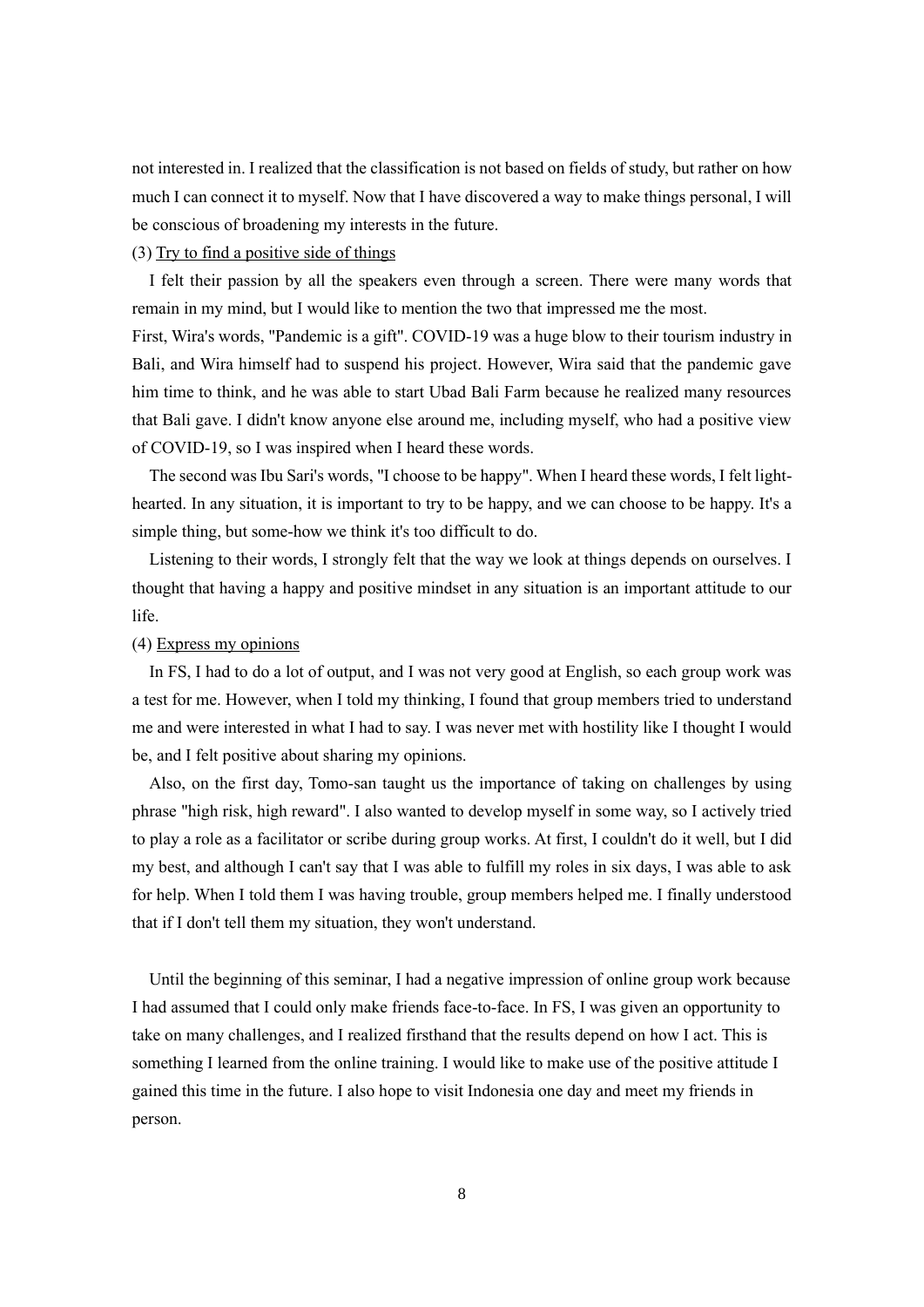## <span id="page-9-0"></span>**4.3 What I learned thought FS**

Graduate School of Medicine Yuichiro Saizen

#### **What can I do now?**

"What can I do now?" This is what I am still thinking about three months after the FS. I was overwhelmed by the passion and conviction of the guest speakers who are tackling various issues in Indonesia and Japan as their life work. On the other hand, I felt a certain sense of frustration during the six days, comparing myself who have nothing, despite being a student in Japan, a wealthy country in the world, and is protected by society. I spent the next three months busying myself with research and assignments without finding a solution to this frustration. I have experience as a nurse in the workforce, but I am frustrated with myself for not being able to do anything about the social issues that are beyond my control. I have spent the past three months in my hometown, but I feel as if nothing has changed although a lot of tragedies are unfolding in the society and world that I do not know. Therefore my experience at FS has been a bitter experience in that I feel a certain sense of inferiority towards myself, who can't do anything about it, by learning about the current state of the world that I did not know or try to know before. I have understood this experience was necessary for me because it gave me the occasion to think " what I can do now" profoundly.

#### **What I can give back to my field of expertise**

In Japan, where the birthrate is declining and the population is aging, I am conducting research to contribute to the realization of a comprehensive community care system and a communitybased symbiotic society that will create a system that enables people to spend the final stages of their lives in their familiar towns. Specifically, we are working on a study on the effects of nurseled admission and discharge support initiatives in acute care hospitals. In addition, we are planning an intervention study on "Advance Care Planning" which is a process to support the patient's decision-making by having repeated discussions among the patient, family, and the medical and care team about future medical care and treatment in preparation for future changes. My vision is to create a culture in which people can discuss their own possible future medical and care needs in their daily lives. In my research activities, I had questioning policies that force people to symbiosis. Although we have different cultural and social backgrounds, I set out to find clues to these issues in Indonesia through FS. What I learned about symbiosis through FS is to have a platform and to be aware of the fact that it is there, rather than forcing it to do something. The common thread among the guest speakers this time is that each of them has a platform, a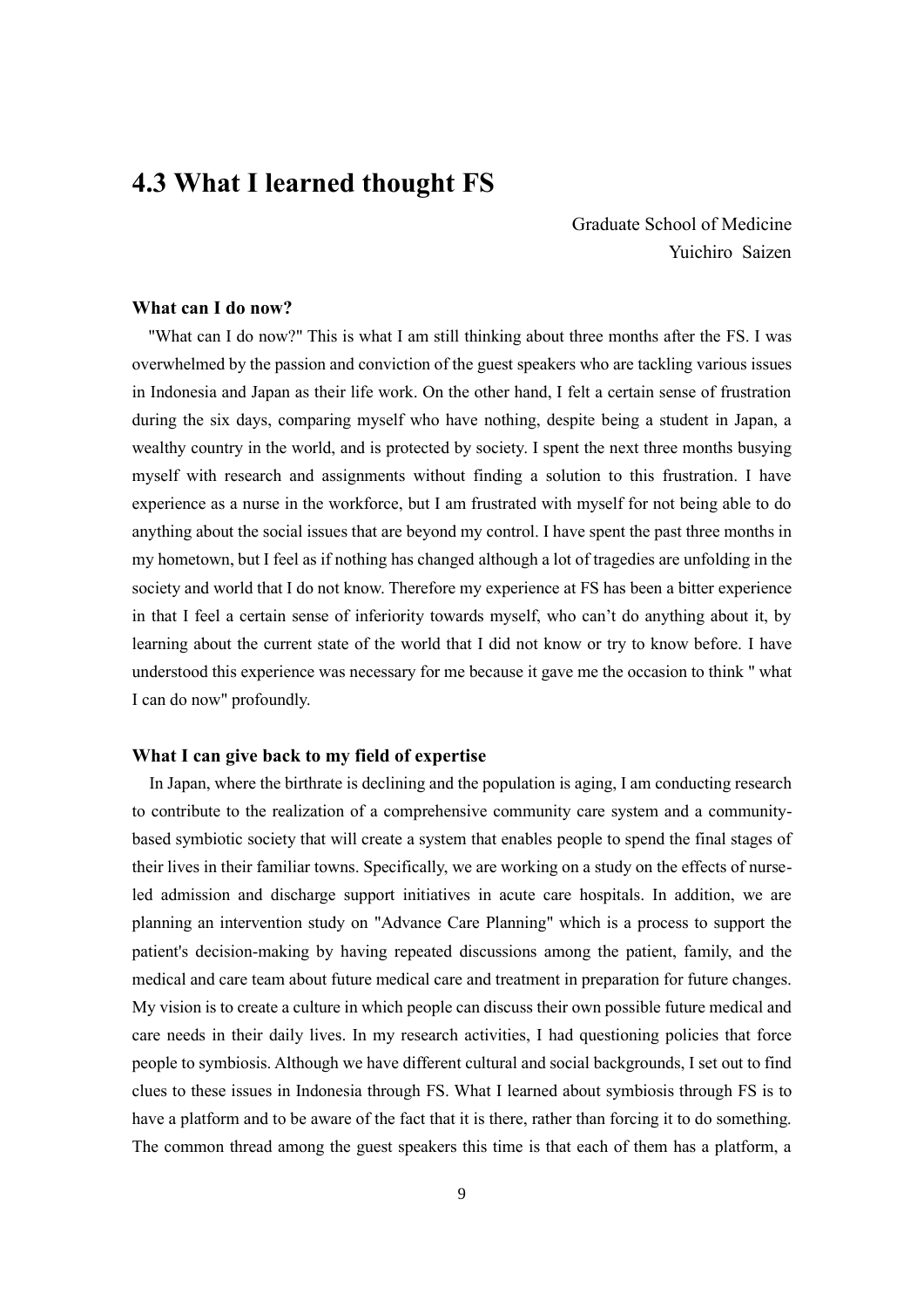place to live, where they have the opportunity to interact with local residents. I also felt that they keep their strong beliefs to themselves and accept their subjects as they are with a smile, rather than forcing them to do anything. As for the platform, it is not just a space, but it is designed to be a comfortable space that people want to visit, like MANA, forming a place where people naturally gather. In my field of specialty, medical care in the final stages of life, there is such a thing "supported communication" that focuses on silence and repetition. People tend to intervene with people who are having problems and worries, but we should not dare to intervene and just be there. By doing so, they think that the other person will understand them and will tell them about their problems. Through FS, I strongly felt that I would like to create a place where people in the community can casually gather to achieve my vision.

#### **Enhancing the quality of perception**

Looking back, I spent six densely packed days. Although I did my best with English as my unfamiliar language the unfamiliar language of English, I wonder if I was able to absorb everything that the guest speakers wanted to convey. As I listened to the daily reflections, the presentations on the last day, and the debriefing session after the FS, I was surprised at how differently I perceived the presentations of the students who had gone through the same experience. Perception is an accumulation of past learning, information processing processes, and the wisdom gained from those processes themselves and is dependent on past experiences. For this reason, it is only natural that students from different areas of expertise perceive things differently. Through this experience, I was able to recognize the coarseness of my filter that I had formed so far. Even if you have a valuable experience, if the quality of your perception is low, you will not be able to absorb much. Therefore, I strongly felt that I would like to improve the quality of my perception by taking advantage of what I learned this time. As a way to do this, I would like to keep in mind that I should not leave things unknown. In daily life, I often come across things that I do not know. Up until now, I have left things that I was not interested in unacknowledged. By doing so, I think I was losing the opportunity to broaden my perception. I would like to start by making the most of the merits of living in a convenient society where we can be connected to the rest of the world with just one smartphone, and not leave things unknown.

#### **Start with what I can do**

I would like to create a place where local peoples can gather casually. As a first step, I would like to start by making the community aware of who I am, targeting the familiar local area. Specifically, I will go to the people who make up the community and the places that serve as hubs and get to know the people and places there. From there, I will start by having dialogues and becoming familiar with the place as one of the local residents. The accumulation of these efforts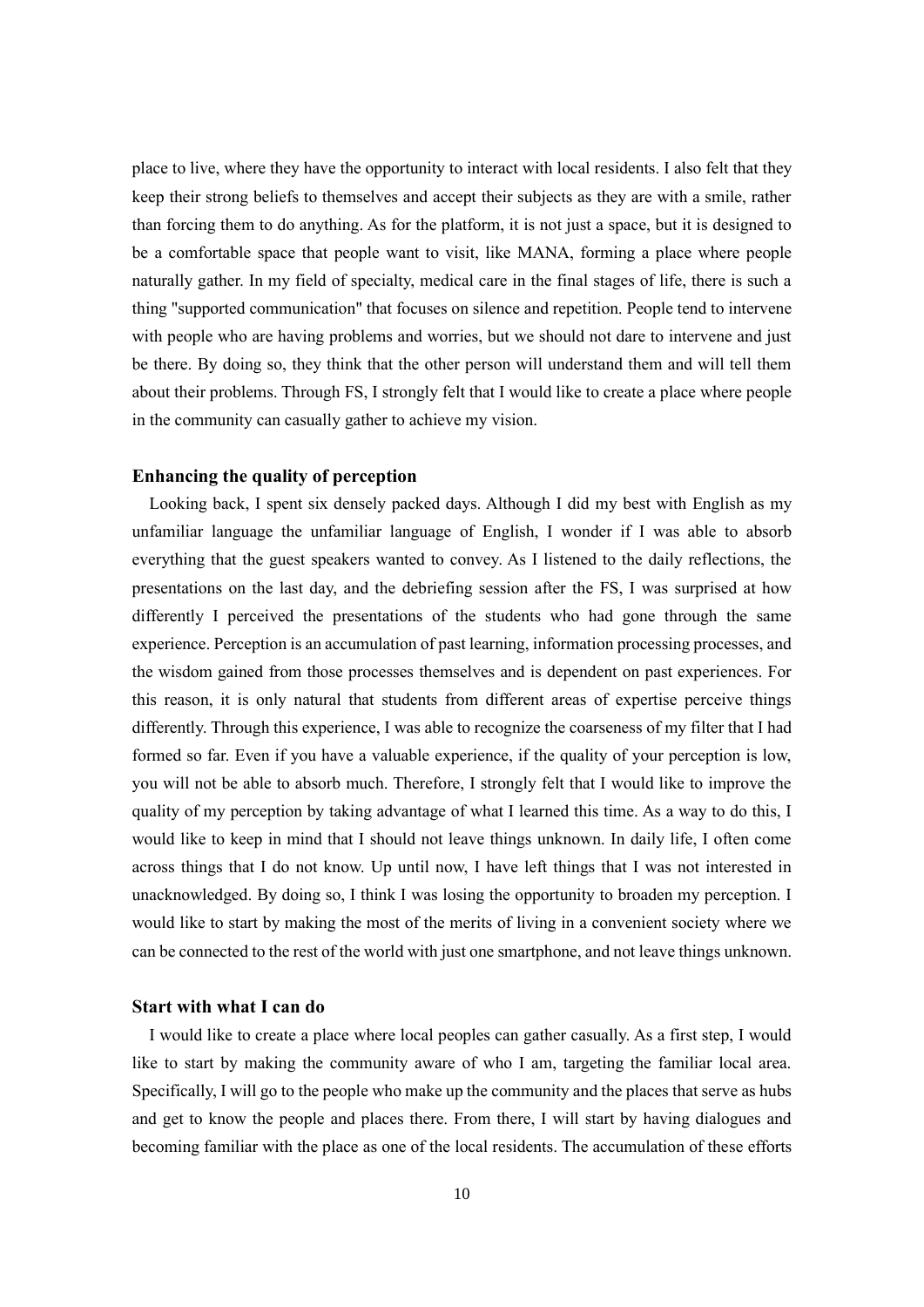may be the first step toward spontaneous coexistence. I am not very good at collaborative work involving other people. However, through FS, I was able to create an image of what I wanted to be. It also gave me a sense of distance from reality. Therefore, I would like to start with what I can do, instead of running away from what I am not good at.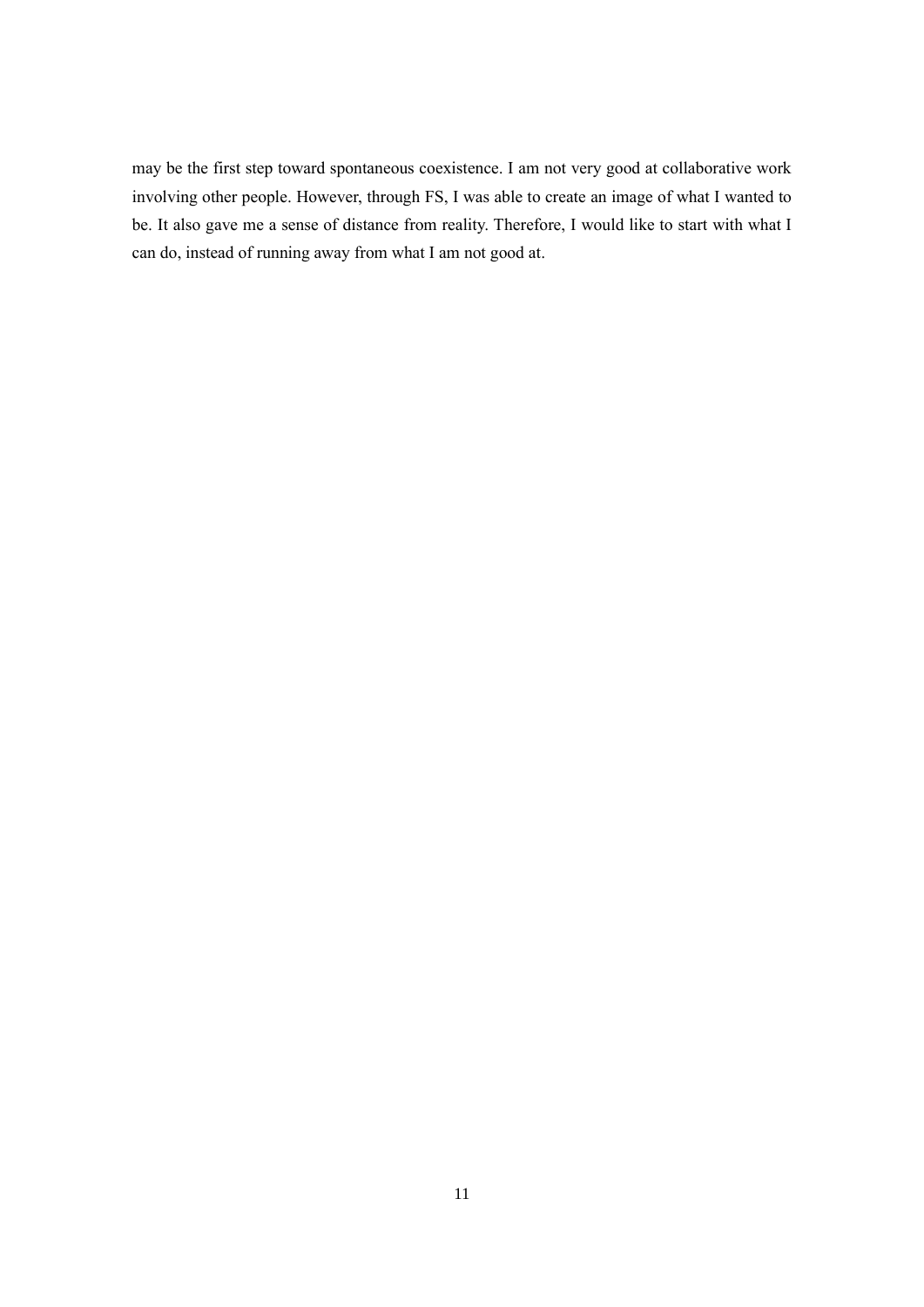### <span id="page-12-0"></span>**4.4 The first step toward tackling with social issues**

Graduate School of Engineering Aiko Hanaki

During the six days of online training, I was able to hear from a variety of social innovators that I would not have been able to meet in Japan. Although I couldn't visit Indonesia due to the Corona virus disaster, I feel that I gained a great experience from this overseas training. I would like to express my gratitude to all those who were involved in this online training.

#### **Impressions of the** "**Online**" **Program**

The most important thing I felt in participating in the online program was reaction and gesture. When we communicate face-to-face, we read the other person's feelings by the atmosphere, their movements and gestures. In other words, there is a lot of information available to us when we talk face-to-face. However, in online lesson, I was forced to communicate with very little information due to the movement and sounds time lag in the video caused by internet problems. Therefore, it was difficult to know exactly who they are and where their true feelings lie. It was precisely because of this situation, that I realized the importance of reactions and gestures to express one's personality in an easily understandable way. I learned it through the passion of the social innovators. I think I was able to move a lot when I was speaking in group discussion, but I felt that so-called active listening is also very important when listening to others.

#### **What I learned through the program**

① Gaining perspectives on social issues and solutions

Before taking this FS, I thought that "approaching social issues" would be very difficult for me and that there would be almost nothing I could do. However, through this program, I learned that I am contributing to social issues by solving problems that I or people who close to me are facing, and as a result of these activities. I learned that the important thing is to start. In order to do so, I learned the importance of thinking of social issues as my own problems, not those of others who are directly involved.

② Acquiring the attitude to collaborate with my major and other fields

I thought it was important to find a connection point between social issues and myself in order to treat them as my own problems. In this program, we always looked for points of contact with my major after the presenter's lecture. To be honest, during the program, I sometimes wondered why we had to do this, but when I looked back on the program, I realized its importance. First of all, I would like to broaden my knowledge by increasing my prior knowledge as an effort to get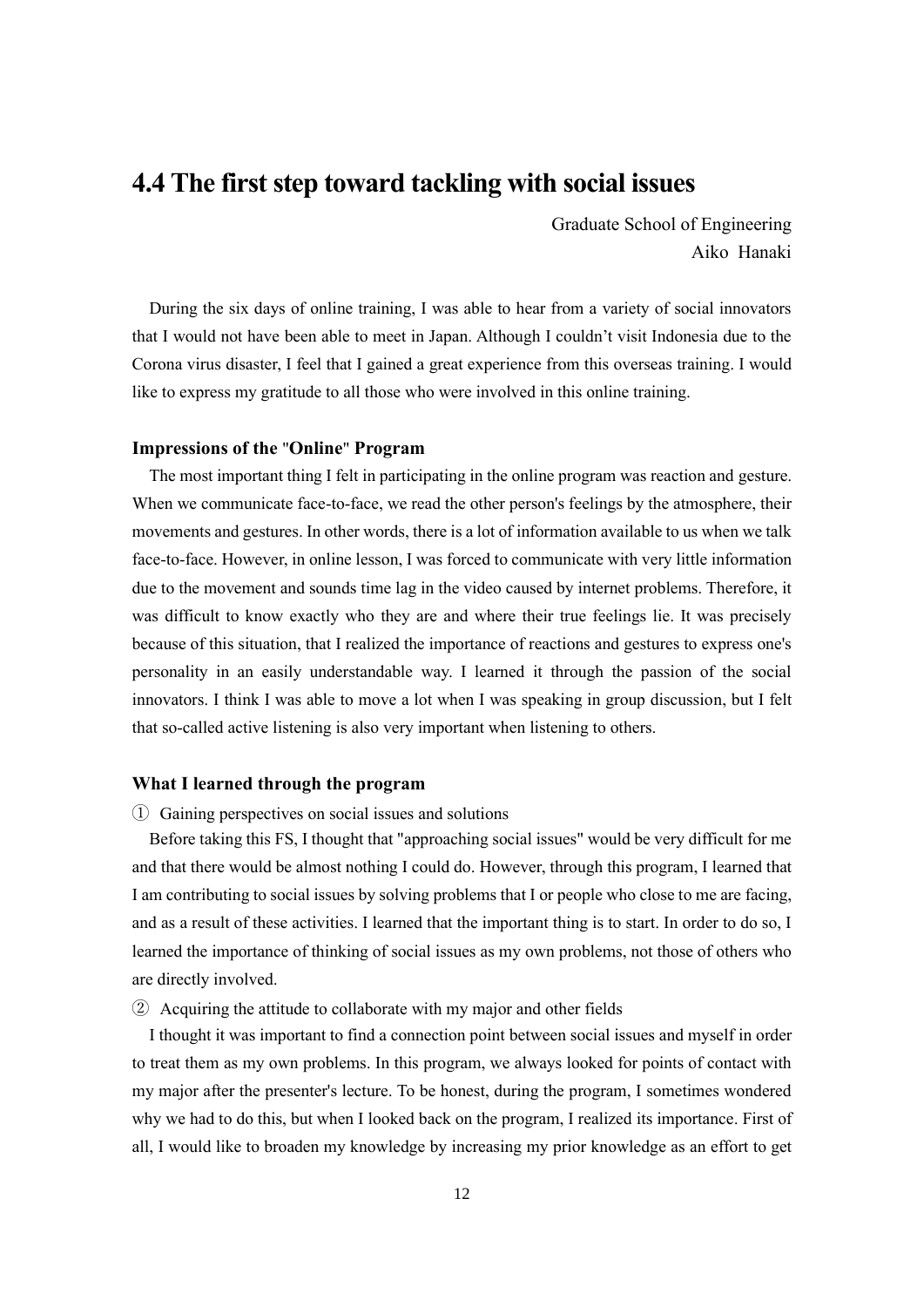to know others, and then I would like to think about whether I can relate something from those elements to myself.

#### ③ Changing my mind-set

It is a matter of course, but we only live once. Now that we are in the age of the 100-year life, I have completed about a quarter of our life and how are we going to live the other three quarters? What do I find rewarding about myself? What do I want to do? What do I want to leave behind before I die? I began to ask myself these questions. I listened to participants and social innovators who were active at the same age and asked myself, "Isn't it too early for me to do something? I felt that it was a kind of escape from social issues". Although I feel a little embarrassed to talk about my dream with others, I would like to discuss my dreams with my fellow students and make efforts to realize my own dreams.

#### **Future goals and how achieve these goals**

① Keep a network of each participant

There are more than 10 students that I have become acquainted through FS program. However, I think there are only a few people that I can connect with as friends six months or a year later without any effort. Therefore, I am going to keep contact with them through social media. And I would also like to talk to them offline through events such as the reunion party.

#### ② Connected to my research topics

The first thing, I felt through this training was that it was essential to acquire prior knowledge in order to understand to the presenters. This program was all in English, so I was really nervous. But I learned pre information before this program. And I learned that the level of understanding is much different if you first listen to the talk based on the characteristic words and background knowledge. These insights I gained here will be very important not only for my future training, but also for my presentations at academic conferences. It is very difficult to carry out this seemingly natural behavior in all matters. However, I was able to realize that this accumulation of knowledge would be my future sustenance. I will continue to build on the knowledge I have gained and broaden my knowledge. In addition, I would like to practice for conference presentations by practicing to convey the appeal of my own specialty by talking about it in easyto-understand words, rather than just passively acquiring knowledge from others.

#### ③ Reflected on myself

I think this is the most important lesson I have learned through this FS program. Until now, I have not yet thought deeply what I want to do in the future. This was triggered by Aniek's words, "We're going to die, so we have to do what we can." which moved me very much. I would like to live in such a way that I can look back on my life and say, "I am glad I worked hard like this" .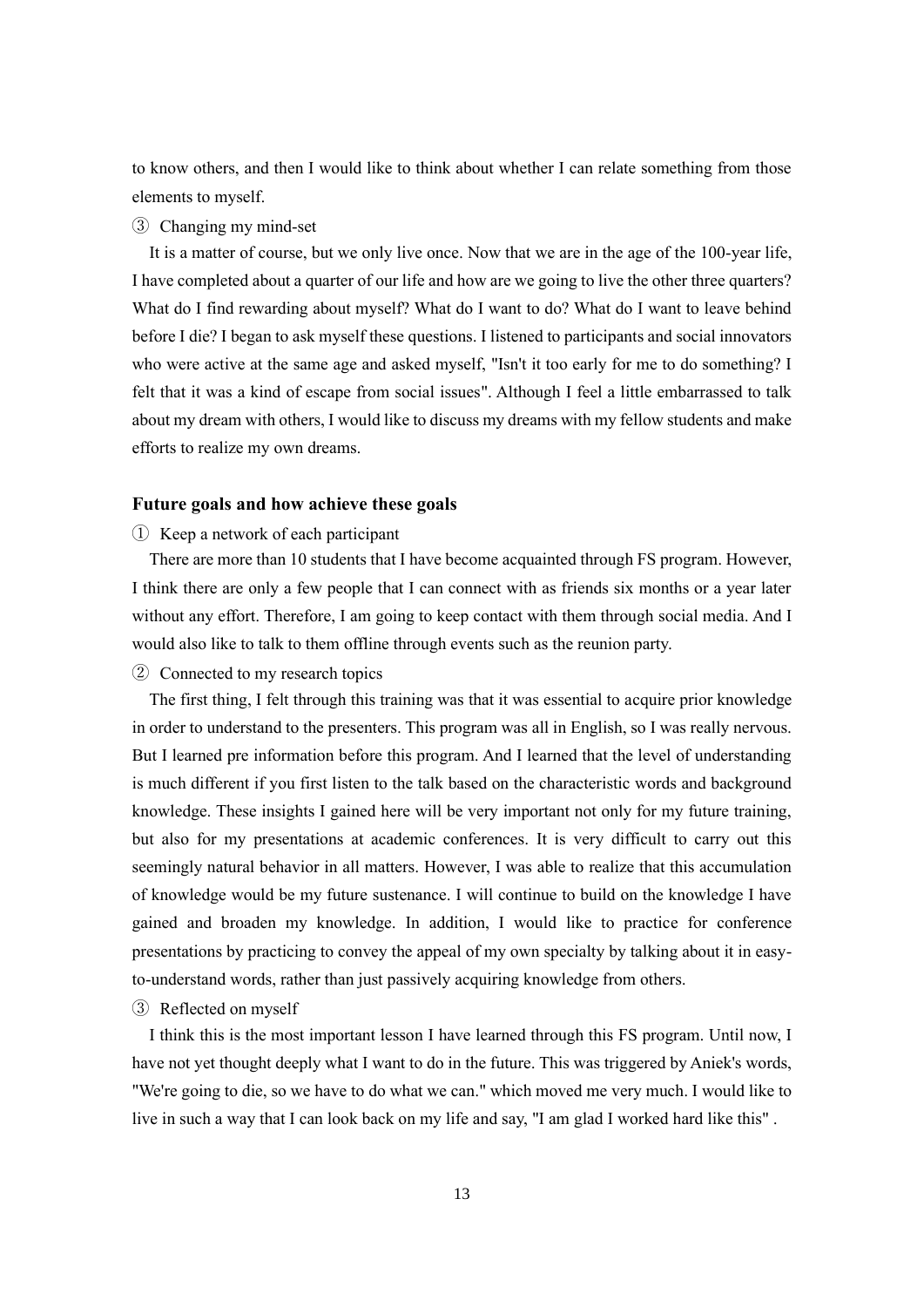#### **My near-future plans**

I believe that this training gave me a chance to look at myself and reconsider the direction of my future. However, this training was only a starting point for me. I feel that it is very important to ask myself how I can sustain what I have started. I feel that it is very important to ask ourselves how we can sustain what we have started. First of all, I would like to visit Indonesia before the connections I made during this training program fade.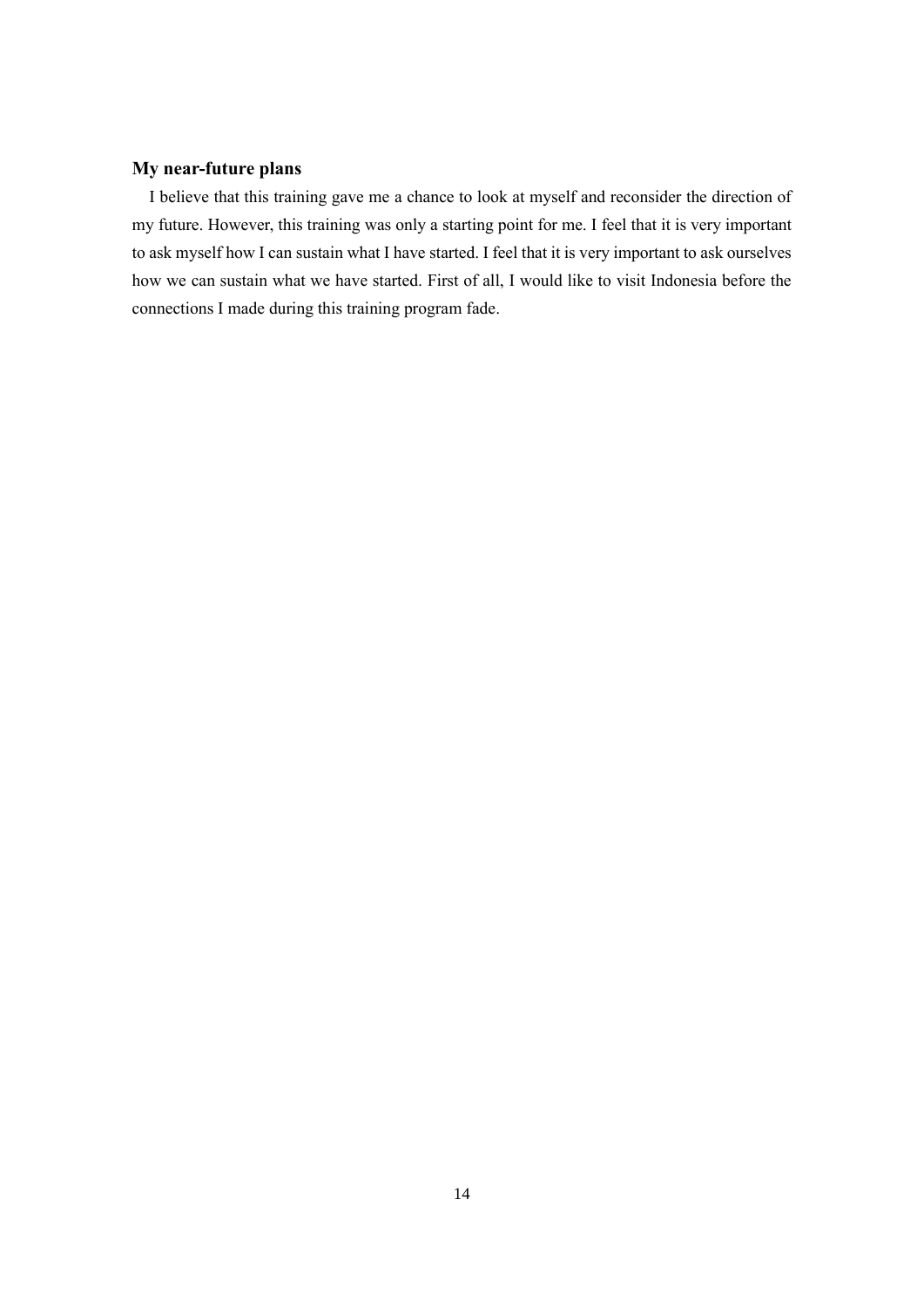### <span id="page-15-0"></span>**4.5 What I learned through Field Study**

Graduate School of Human Sciences Moe Miyake

#### **Outline of the Field Study**

This year's overseas field study (FS) training was conducted entirely online via Zoom due to the recent situation caused by COVID-19. The participants were those; Tomo-san (Tomohiro Hamakawa) and Ako-san (Ako Fujimoto) from Earth Company who helped us from the preliminary study, nine young entrepreneurs from Indonesia, eleven 8th and 9th CBI students, guest speakers from Japan and Indonesia with diverse backgrounds, and faculty members and administrative staff of CBI. The total number was nearly 30 per day. Meetings and discussions were held in English every day for a total of six days from February 20 to 25, 2021, with breaks for meditation in between. The main topics of discussions were that the social importance of guest speakers' activities and how we could contribute from our own professional perspectives.

This was the first time for me to participate in an online training program for six days, and I felt a great deal of fatigue both mentally and physically. In addition, it took place at a time when I was personally busy with research activities, such as preparing materials for some conference presentation and for serving as a commentator for a review meeting. To be honest, the content of the program was at first seemingly far removed from my research topics (contemporary French philosophy and aesthetics). In the middle of the day, I could not see the end of the training. However, the reason why I was able to continue attending until the end is that I believed it was meaningful itself that the presence of the one who has a different background or thoughts from the other participants.

#### **Learning from the training**

I will summarize the learning from the FS project from two perspectives: The first is about the way "online" and the second is about solving social issues.

・Advantages and disadvantages of online

Due to the recent situation of COVID-19, this project was conducted entirely online using social networking services such as Zoom and Facebook. Overall, it was a great experience to have a session with young entrepreneurs from all over Indonesia, and to hear and compare the presentations of guest speakers from both Japan and Indonesia in the morning and afternoon for example, on a single subject. The biggest advantage of the conference was that we could listen to and compare the presentations of the guest speakers from both Japan and Indonesia in the morning and afternoon, which had not been possible due to the distance.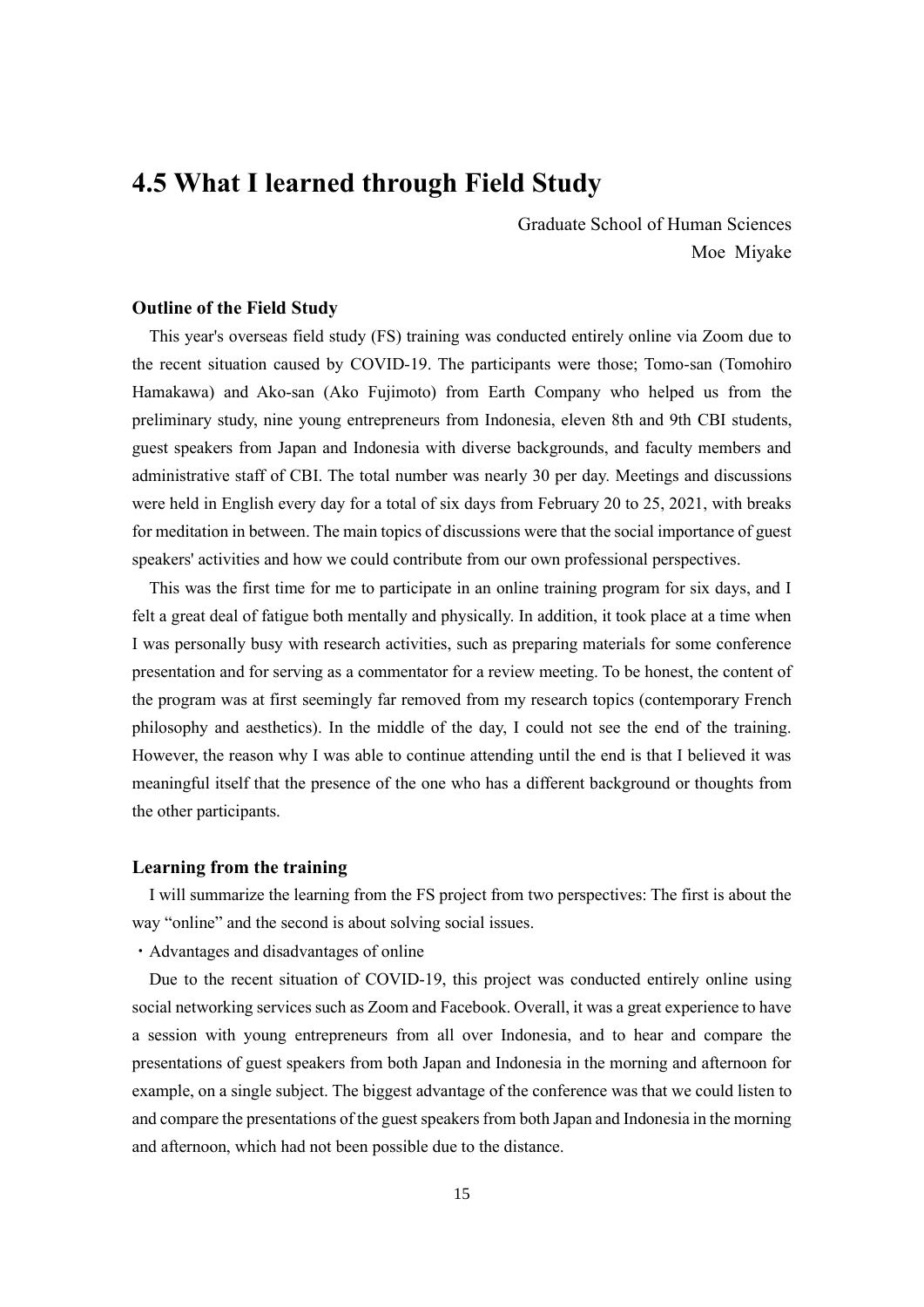However, due to the physical strain of sitting and staring at a computer screen, I regret to say that I did not have enough energy to deepen my relationship with the participants from Indonesia. It is hard to deny that there were physical and psychological frictions and difficulties in communicating and building relationships with participants from a wide range of backgrounds. Apropos, as I listened to some of the guest speakers, I strongly felt that "energetic people are energetic even through the screen." It might be a problem of the powerfulness, after all.

・About solving social issues

Of course, there are many impressions guest speakers left on me, the one that stuck in my memory with the greatest sense of anxiety was about the history and reality of people living on the streets in Indonesia. "People who used to live on mountain because of their belief in high mountains lost their places when the mountain erupted, and ended up living on the streets," "living on the streets is more profitable than engaging in regular labor", and "male spouses use the income earned by female spouses and children to gamble and buy alcohol". Needless to say, it is not easy to improve this situation due to the social structure of the society (obviously, legal reforms are needed). However, according to the guest speaker, what needs more work is to change the mindset of the people (street people) who are settled in such a situation.

When I participated in CBX program in graduate school and talked with members, it seemed as if everyone believed in a monolithic society that should be achieved in a certain way, and that making the world a better place was an obvious task to be tackled. However, this idea is in itself a privileged one. In other words, the legitimacy of social change cannot be guaranteed unless we take into account not only cultural diversity among educated people, but also class diversity, which includes people in situations where solving problems is not an obvious goal or direction in itself. It would not be an exaggeration to say that social change cannot take place unless the mental structure is transformed (if not, the social changes should remain superficial and unsustainable), but at the same time it is undeniably violent.

#### **How to make the most of it in the future**

My research is related to the reading of French philosophical texts published more than fifty years ago, including discussions related to art, and I felt a kind of shame that the effects on society are only indirect compared to the usefulness of, for example, engineering researches. While participating in CBX, I asked myself through the discussions during the project, "What am I researching and why?" and I repeatedly came back to this question. Considering about the labelling around me like "Japanese," "female," "the student from Osaka University," and "a graduate student studying philosophy and aesthetics," only the last one is the voluntarily chosen, and since it is so, I have to make it stand out. Through CBX, I remembered that I began to study philosophy with a strong conviction that it was important. To going back to the context of CBX,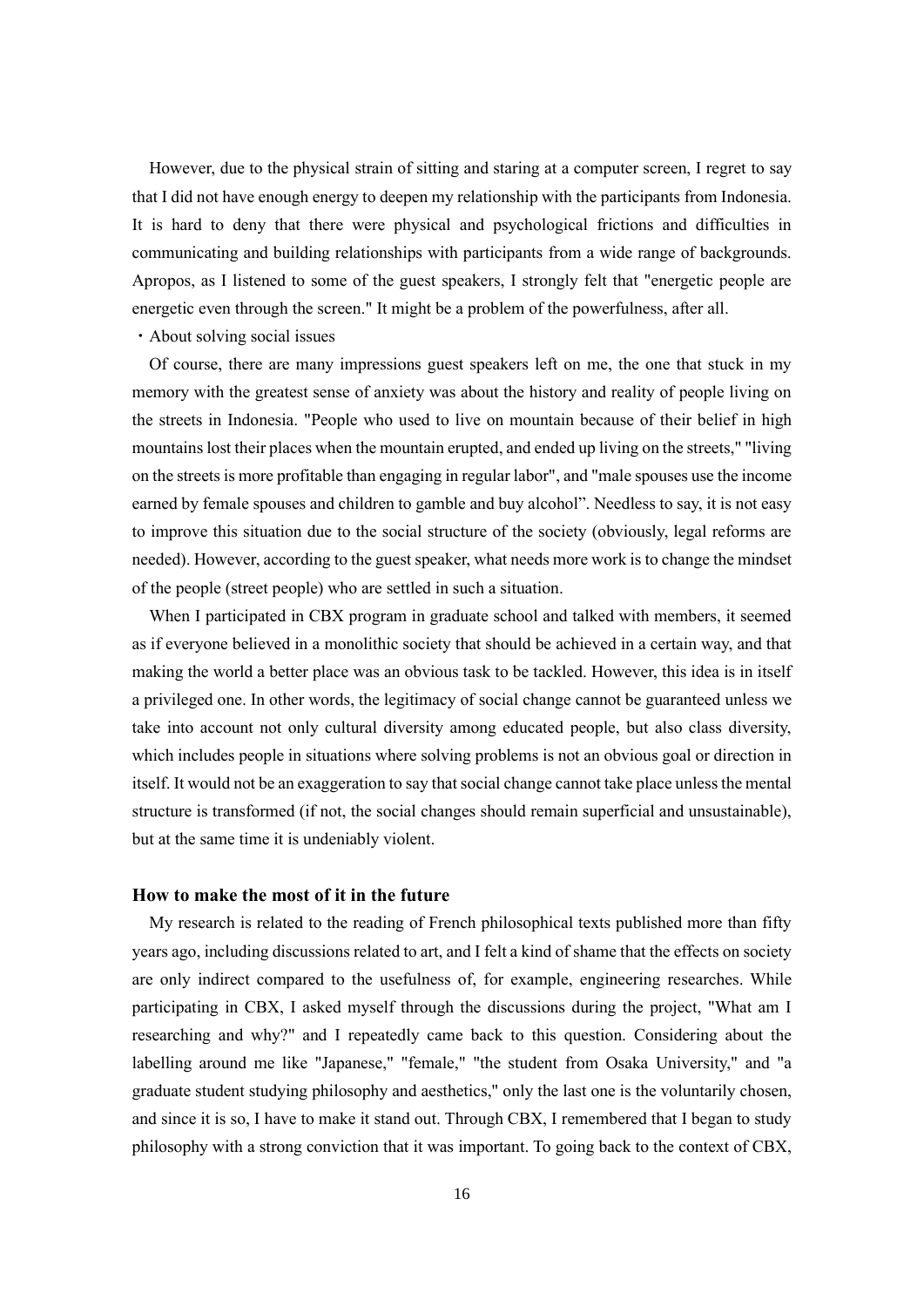I can say that philosophies work powerfully in terms of social change, in a different vector from the technology.

If philosophical discussions seem to be lacking the usefulness, it is only because of my own inadequacy, and there should be a link to social practice. In order to think about the relationship with social activities and practices outside of the university, I would like to add depth to my knowledge by following classical discussions in the history of philosophy and art history. Through GE, I would also like to interview people who are engaged in art practice (curators, directors, actors, playwrights, art festival directors, museum directors, etc.) in order to broaden my career horizons.

Throughout this FS studies, I felt as if I was constantly being asked to "who am I?". This might be the flip side of my lack of suspicion, but after FS, I gained confidence or expanded my horizon, and I realized that I can only be myself and that has no problem to be that way (philosophy will enable the creation of new value, even if it is not a technological innovation). I also came to feel that philosophy and art can play a role in the vision of an ideal society in the future. I would like to acquire and develop strong skills to convert such ideas into what actually exist in our society.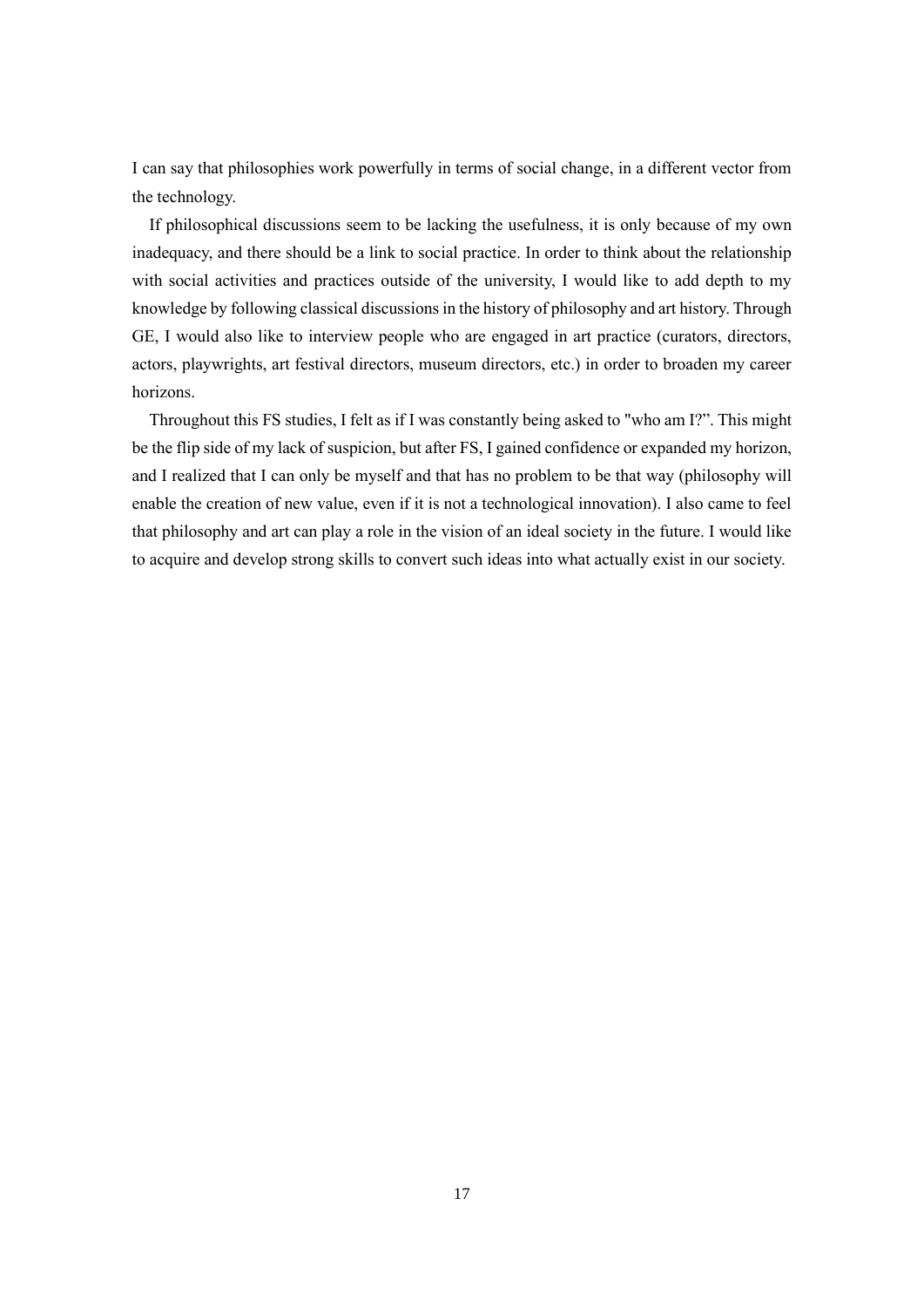### <span id="page-18-0"></span>**4.6. Short messages**

#### Graduate School of Engineering Kantaro Suzuki

I appreciate all organizers who prepared this online workshop, and all guest speakers who gave me new preceptive to see the social problems. In addition to them, I am grateful to discuss them with Indonesian participants. Finally, thank you, Japanese students, for helping with my English and discussion.

Graduate School of Human Sciences

Xinyuan Leng

Through the Overseas Field Study online program, I met so many wonderful peers and acquired new experience from the life story of social innovators both in Indonesia and Japan. I wish we can keep in touch and see each other in the future.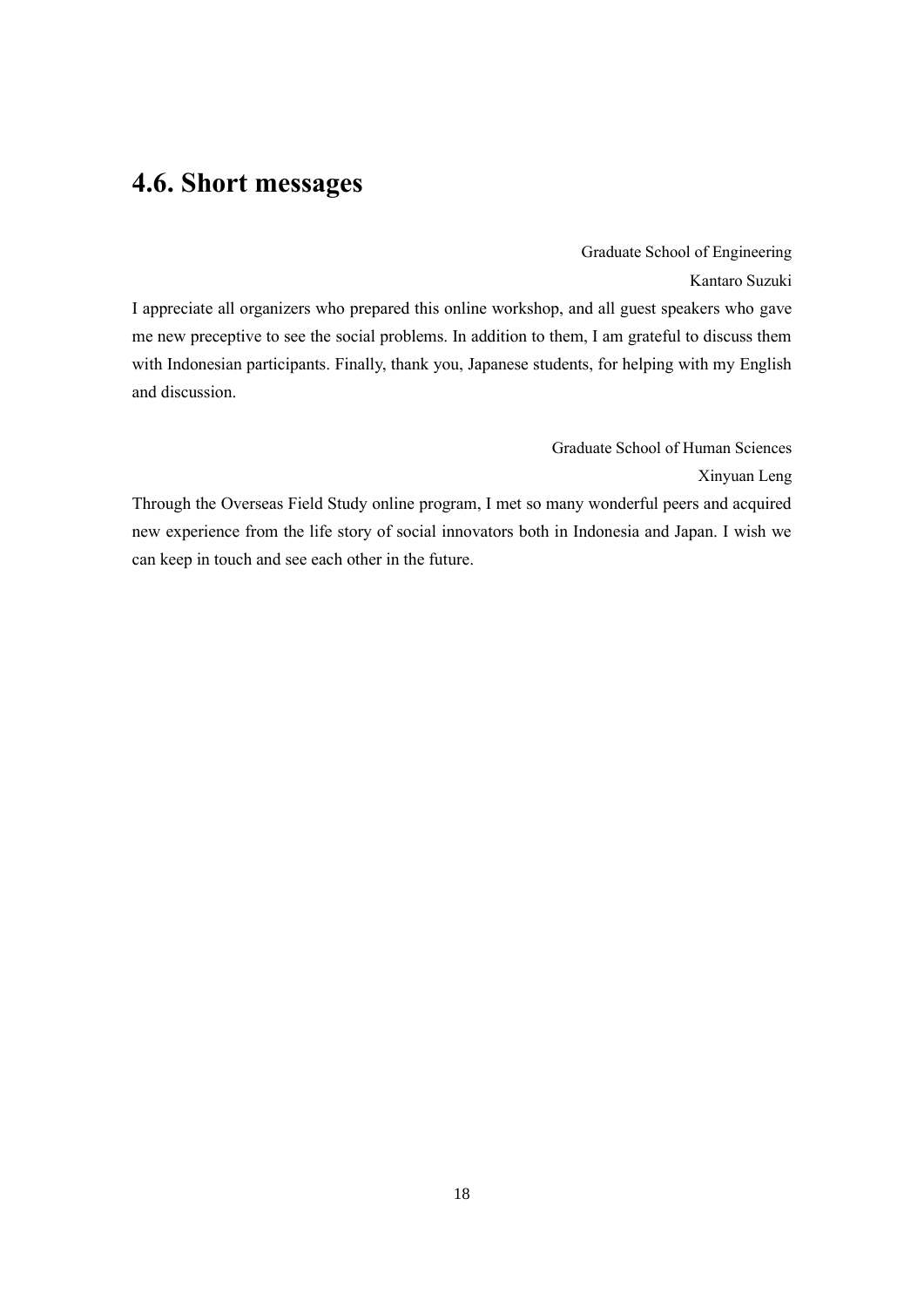# <span id="page-19-0"></span>**5. Acknowledgment**

This Overseas Field Study allowed us to have a valuable experience that we could not have had in our own special fields of study, although we were not able to actually visit Bali in this time due to COVID-19 and had to do online. In particular, it gave us a chance to think about who we are and what we can do for our societies.

We would like to express our sincere gratitude to Mr. Tomohiro Hamakawa, Ms. Ako Fujimoto, and Ms. Andi Junila Aulia from Earth Company, all the speakers whose passion and enthusiasm we could feel even through the screen, Dr. Sayako Kanamori, Dr. Ayuto Ogawa, Ms. Megumi Sakamoto and all other members of the CBI office. Thank you very much for your great efforts for us.

To the participants from Indonesia, it was a great pleasure for us to see you! It was a wonderful time we spent together. We wish to meet someday. We would like to conclude by expressing our heartfelt gratitude to all those who have been involved through FS.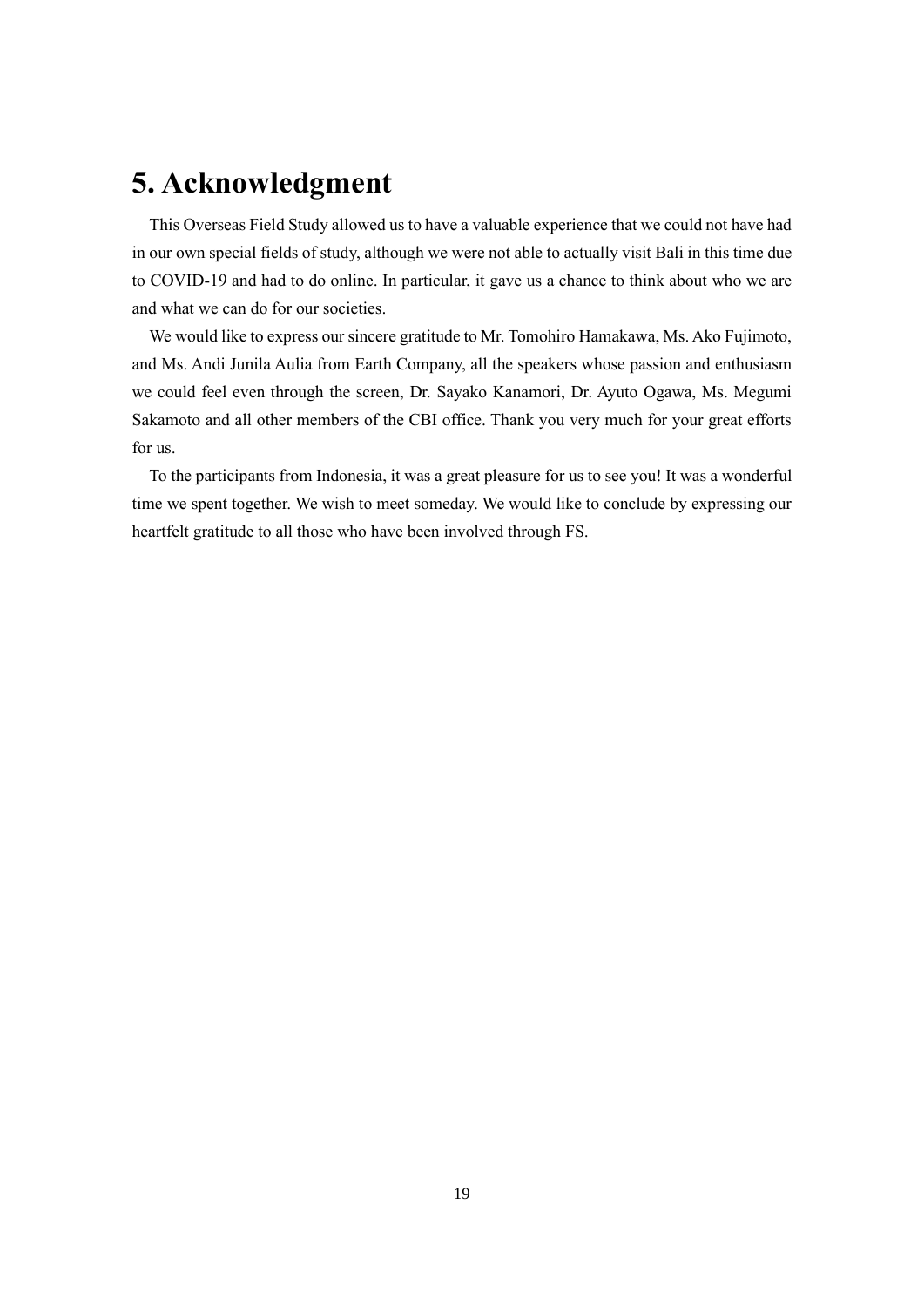# <span id="page-20-0"></span>**6. Photo Gallery**



Photo of Day 1 (2021.02.20)



Photo of Day 5 (2021.02.24)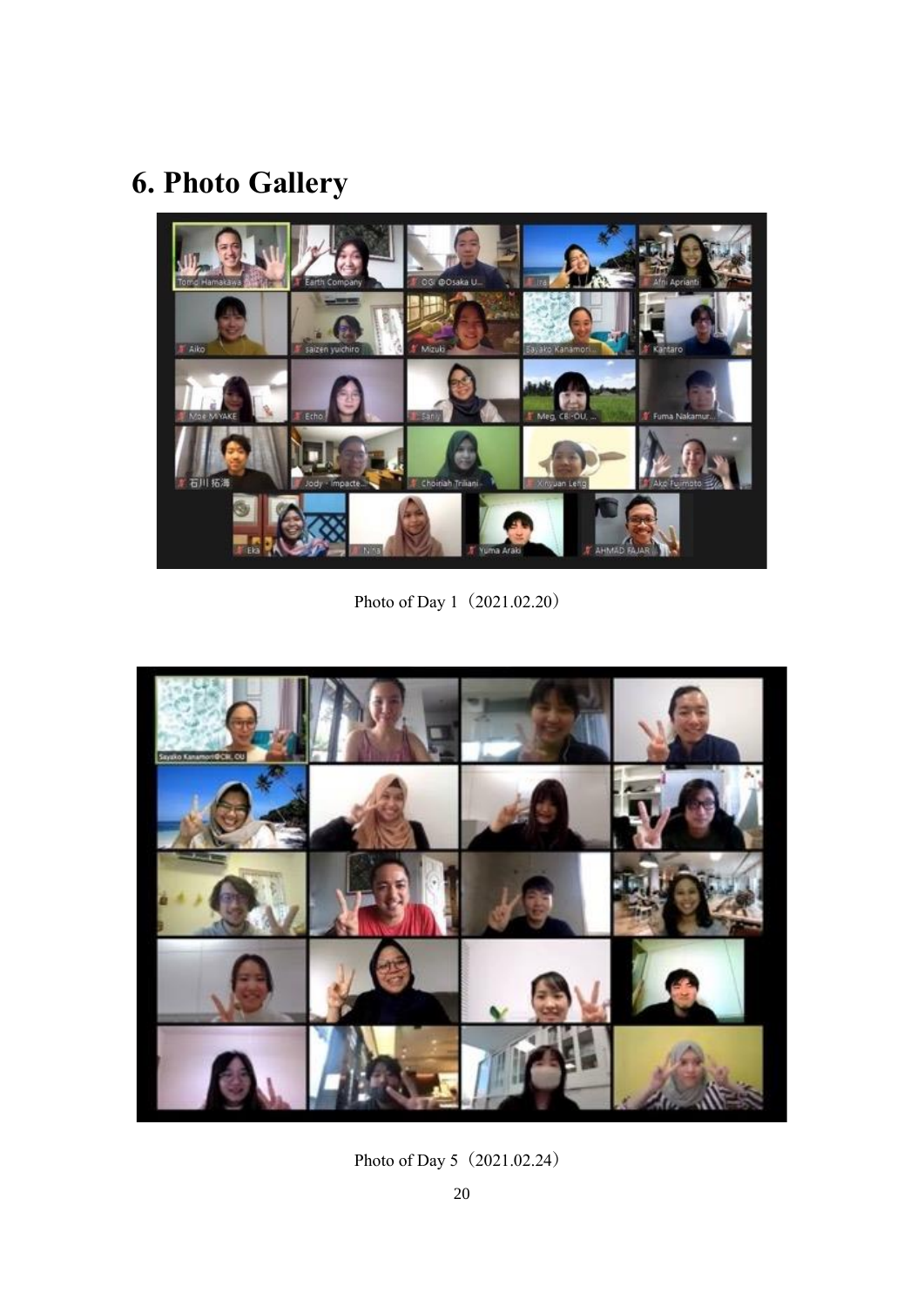









Japanese and Indonesian lunch which we shared on Facebook